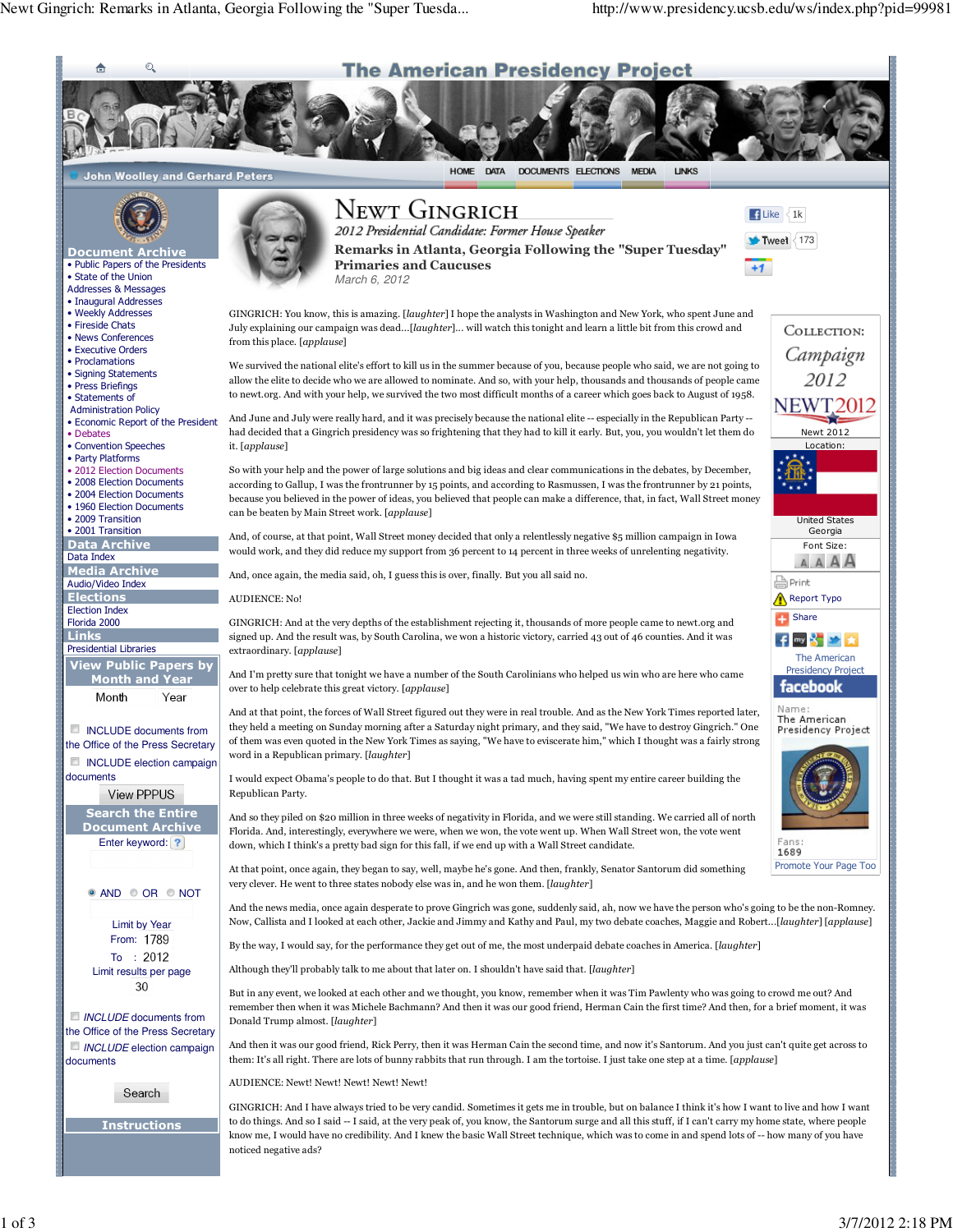You can search the Public Papers in two ways:

**1. Search by Keyword and Year**

You can search by keyword and choose the range of years within your search by filling out the boxes under Search the Public **Papers** 

**2. View by Month and/or Year** Select the month and/or year you would like information about and press View Public Papers. Then choose a Public Paper and the page will load for you.

Search Engine provided by the Harry S. Truman Library. Our thanks to

Jim Borwick and Dr. Rafee Che Kassim at Project Whistlestop for critical assistance in the implementation of the search function, and to Scott Roley at the Truman Library for facilitating this collaboration.

How many of you have noticed the -- the Reagan negative ad that is a total lie, OK? I mean, that's -- that's what we're up against. It's one thing to have lots of money; it's another thing to lie with the money.

And so I looked around, I thought, you know, let's go home, and let's test it out. I'll go home. Callista and I crisscrossed the state. Kathy and Jackie were a great help. And I have to say, Governor Deal did a tremendous job and worked very hard. [applause]

Herman Cain stepped up to the plate and worked very, very hard. [applause] Todd Palin made phone calls and really helped communicate that there was a candidate who ought to be helped. The fact is, in Tennessee, Fred Thompson was just tremendously helpful. And in Oklahoma, J.C. Watts was extraordinary. [applause]

And so we basically put people power up against money power. And as you saw, the very first race they called tonight about 15 seconds after the polls closed. [applause]

And so I'm here, first of all, to say thank you to each and every one of you, because you are the reason we survived every effort of the establishment to stop us. [applause]

AUDIENCE: Newt! Newt! Newt! Newt! Newt! Newt! Newt! Newt! Newt! Newt! Newt! Newt! Newt! Newt!

GINGRICH: Now, being here at the Waverly brings back many memories. In 1994, this is where we learned that, for the first time in 40 years, there would be a Republican speaker of the House. [applause]

And, you know, for that entire campaign, all of the elites thought we were crazy. First of all, we ran a positive campaign. We had a Contract with America. They just thought that was weird. Why -- why would you go to all that trouble? You have all these ideas. [laughter]

We didn't spend our time on lots and lots of negative ads. We spent our time communicating hope to the American people. The result was the largest one-party increase in an off-year in American history, because the American people want a chance to have hope again. [applause]

So, as Callista said, tomorrow will bring another chapter in the race for the nomination, but it's more than a chapter in the race for the nomination. It's a chapter in a fight for the soul of the Republican Party. It's a chapter in the fight for the very nature of America. It's a chapter defining who we are as a people.

And let me be very clear. I believe that I am the one candidate who has the ability to debate Barack Obama decisively...[crosstalk] [applause]

AUDIENCE: Newt! Newt! Newt! Newt! Newt! Newt! Newt! Newt! Newt!

GINGRICH: And -- and let me be straight. I -- I don't believe the Romney technique of outspending your opponent four- or five-to-one with negative ads will work against Barack Obama, because there is no possibility that any Republican is going to out-raise the incumbent president of the United States. Therefore, you can't follow that strategy.

What you have to have is somebody who knows what they believe, understands how to articulate it so it cuts through all the media, offsets the bias of the elite media who are desperate to re-elect the president and has the guts to take the president head-on every single time he's wrong. [applause]

UNKNOWN: No TelePrompTer! [laughter]

GINGRICH: Well, we run a very frugal campaign, and we couldn't afford one. [laughter] [applause]

But I've -- I've already promised that if the president will agree to seven three-hour debates in the Lincoln-Douglas tradition, he can use a TelePrompTer if he wants to. [applause]

And I'll get to that in just a second. But I want you to know that, in the morning, we are going on to Alabama. [applause]

We're going on to Mississippi. [applause]

We're going on to Kansas. [applause]

And that's just this week. I was actually in Huntsville this afternoon, starting off our Alabama effort. And I want to say to all of you, any of you who have friends anywhere in the country, if you can e-mail them, if you can post on Facebook something as simple as, "Newt equals \$2.50-a-gallon gasoline," if you can go to Twitter and put in #250gas, I mean, we run a very inexpensive, very straightforward, reach-every-single-person campaign.

Now, I just want to give you one example of how profoundly different we are both from the other candidates and from the president, one that I would love to debate this president about. And that's the one that a number of you are holding signs for. I want us to have an American energy policy so no president will ever again bow to a Saudi king. [applause]

AUDIENCE: Newt! Newt! Newt! Newt! Newt! Newt! Newt! Newt!

GINGRICH: Now, I want you to imagine the debate this fall. The president was right the other day. He's so nervous about gasoline prices and energy that he's done two major speeches. And I thought today, in one of the most shallow and self-serving comments by a president that I've heard in a long time, he was candid in his press conference. He said, "You know, I'm really worried about higher gas prices because it will make it harder for me to get re-elected." [booing]

I did not make this up. It was just nice to know that the president once again has managed to take the pain of the American people and turn it into his own personal problem. [laughter]

Now, the fact is, I'd love to debate this president, because when you read these speeches, they are so deliciously incoherent. [*laughter*]

They -- they are the perfect case study of liberalism run amok. The president says, the Republicans have three strategies. Strategy number one is drilling; strategy number two is drilling; strategy number three is drilling. [applause]

And I want to say to him, Mr. President, this is one of the rare occasions when I can say: You are right. [applause]

But the president had an alternative to drilling. And this is why debating him would be just one of those moments where you could almost sell tickets for charity. [laughter]

The president said, we have to be practical; drilling won't solve it. And then he offered his practical solution. Anybody here remember what it was?

AUDIENCE: Algae!

GINGRICH: Algae. [laughter] Algae. I mean, I think this summer, as gas prices keep going up, one of our campaign techniques should be have people